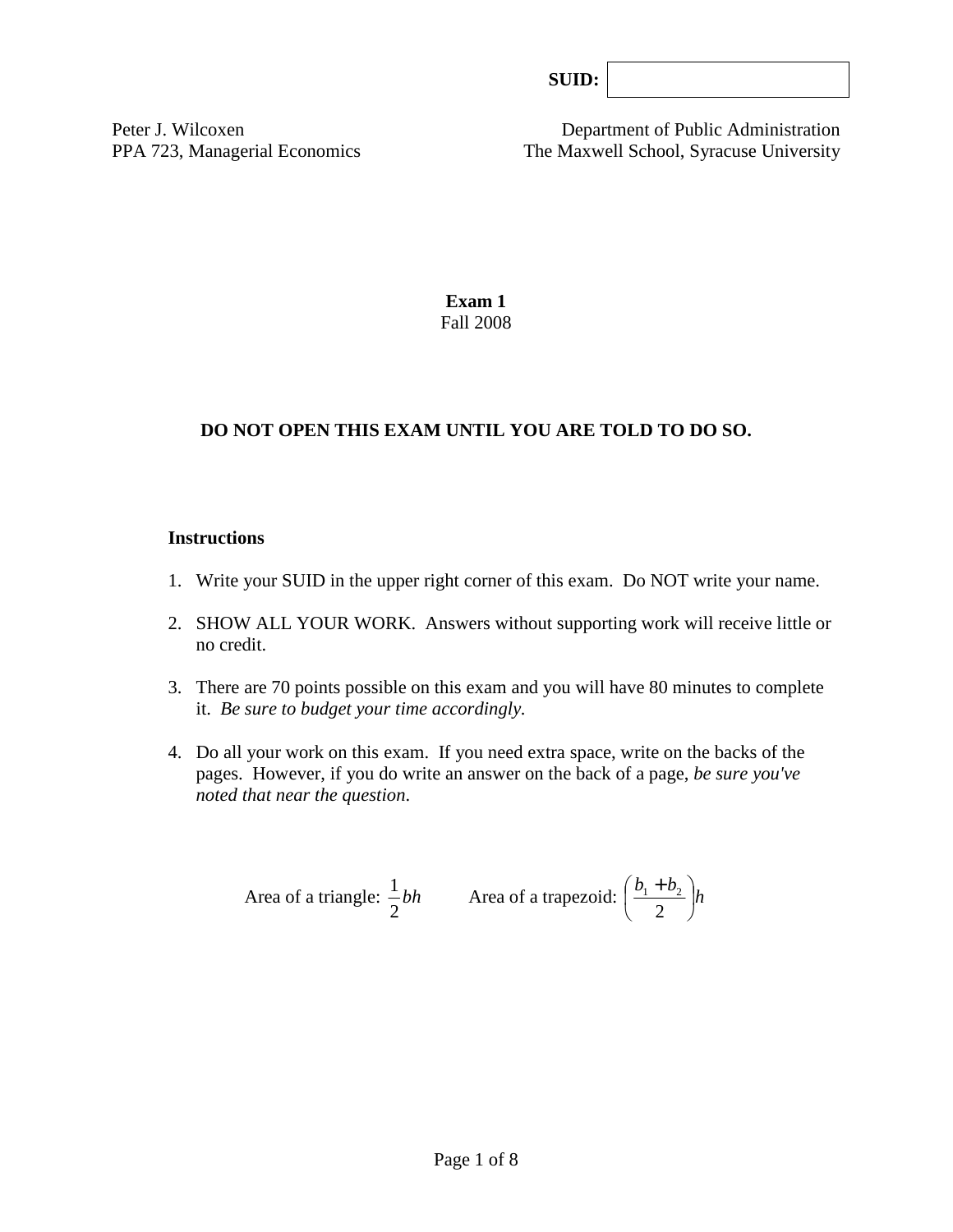### **Part 1 (20 points)**

A government is considering whether or not to impose a \$10 tariff in order to help a domestic firm compete against imports. The domestic firm is currently producing 2 million units and has a supply elasticity of 1.0. Total consumption of the good is 3 million units and the demand curve is known to have an elasticity of -2.0. It is also known that foreign firms have a perfectly elastic supply at a W2A of \$200. At the moment, there is no tariff in place.

(a) *10 points.* Use the information above to calculate the effect of the tariff on the price, the quantity of domestic production, the quantity of imports, and the total quantity consumed. Show the new equilibrium with an appropriate graph (or graphs).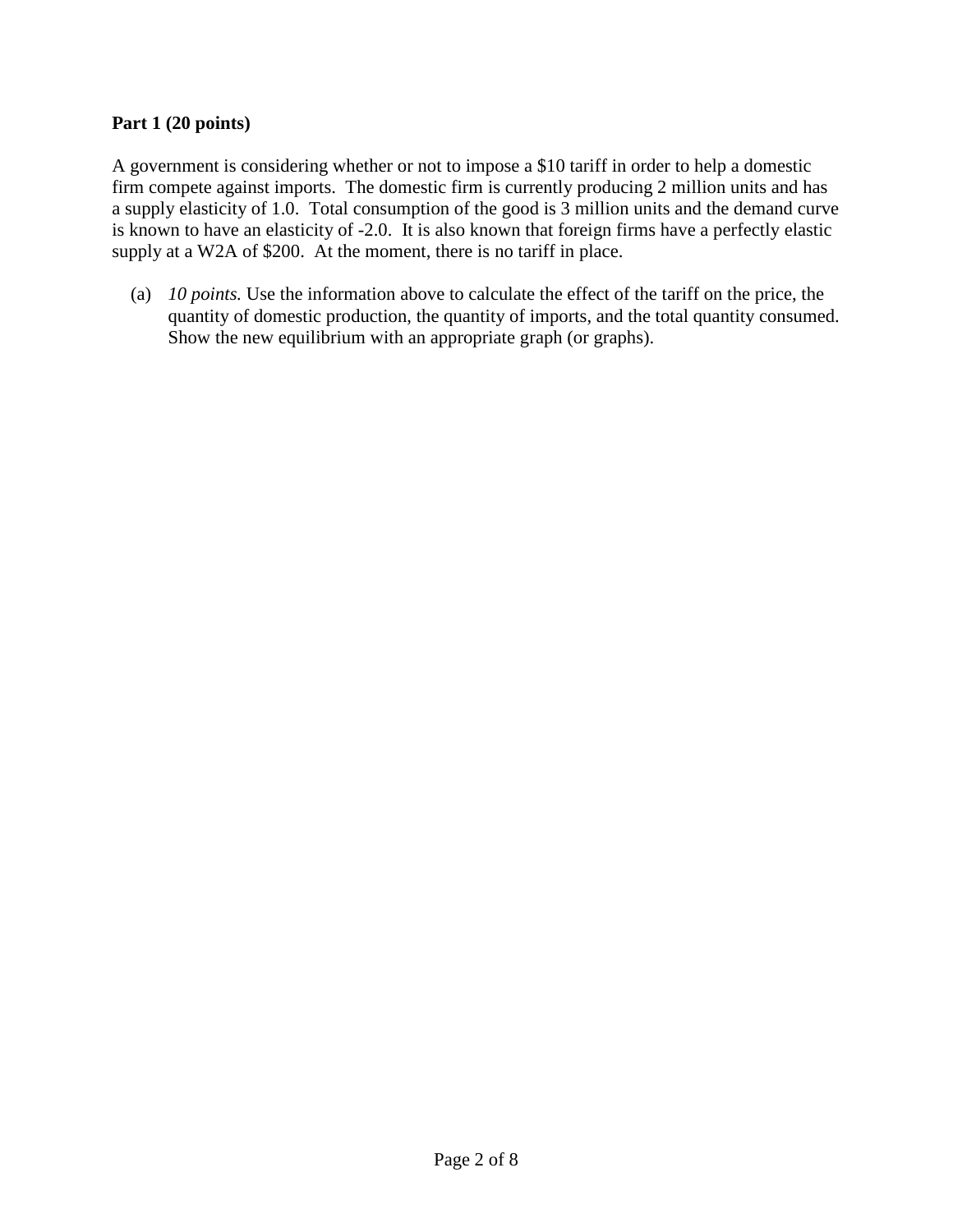# **Part 1, continued**

(b) *10 points.* Calculate the revenue raised by the tariff and the change in consumer and producer surplus. Does the tariff create deadweight loss? If so, please calculate it.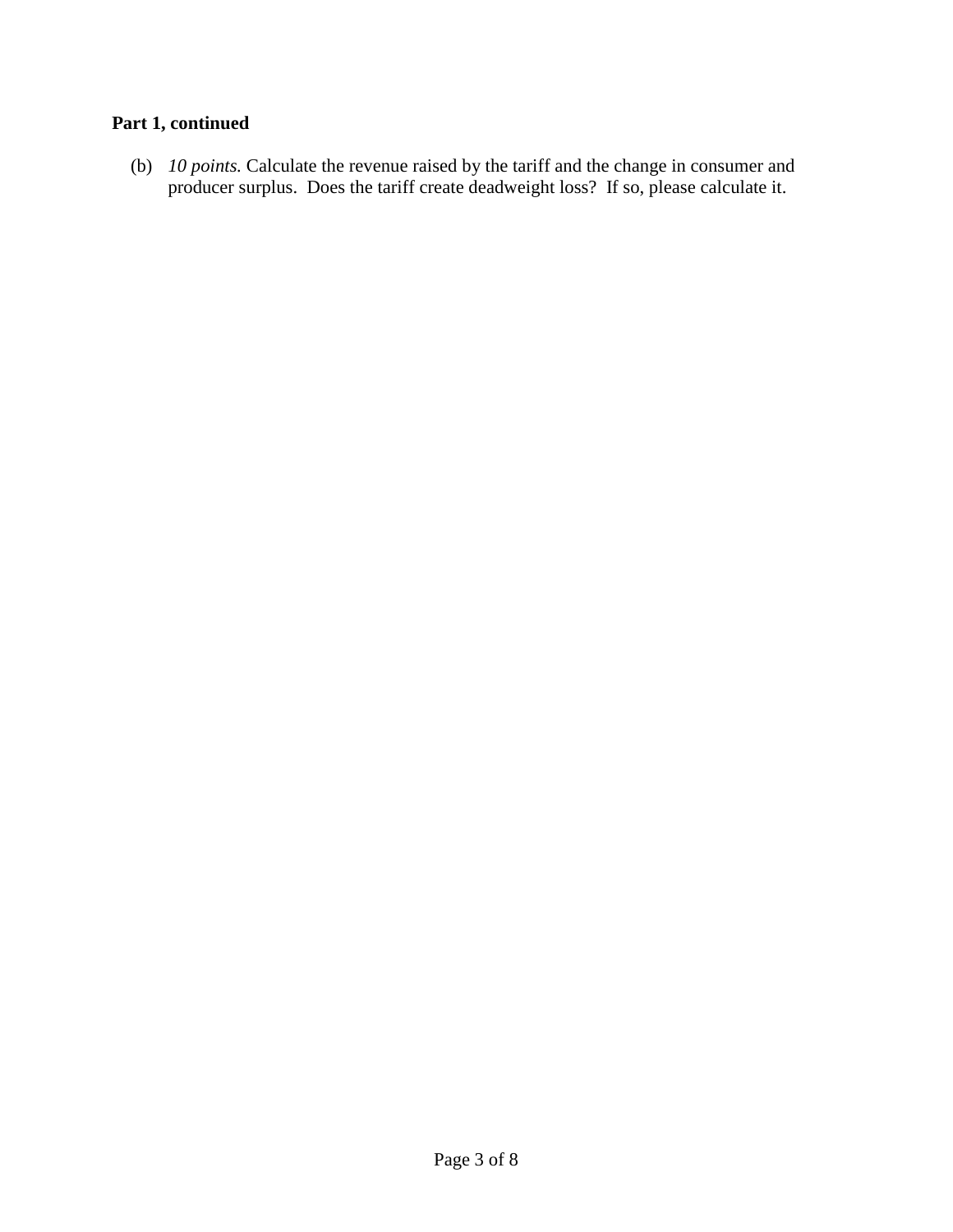### **Part 2 (30 points)**

A good is purchased by two types of buyers, "X" and "Y". There are 20 type X buyers and each has a willingness to pay given by  $W2P_X = 125 - 2^*Q_X$ . There are 40 type Y buyers and each has a willingness to pay given by  $W2P_y = 235 - 4*Q_y$ . The good is produced by 10 sellers (call them type "Z"), each of whom has a willingness to accept given by  $W2A_Z = 54 + 0.1*Q_Z$ . Initially, there are no taxes, subsides or other interventions in the market.

 (a) *10 points*. Please determine the initial market equilibrium. What will the price and total quantity be? How much do typical people of type X and Y consume? How much does a typical type Z firm produce?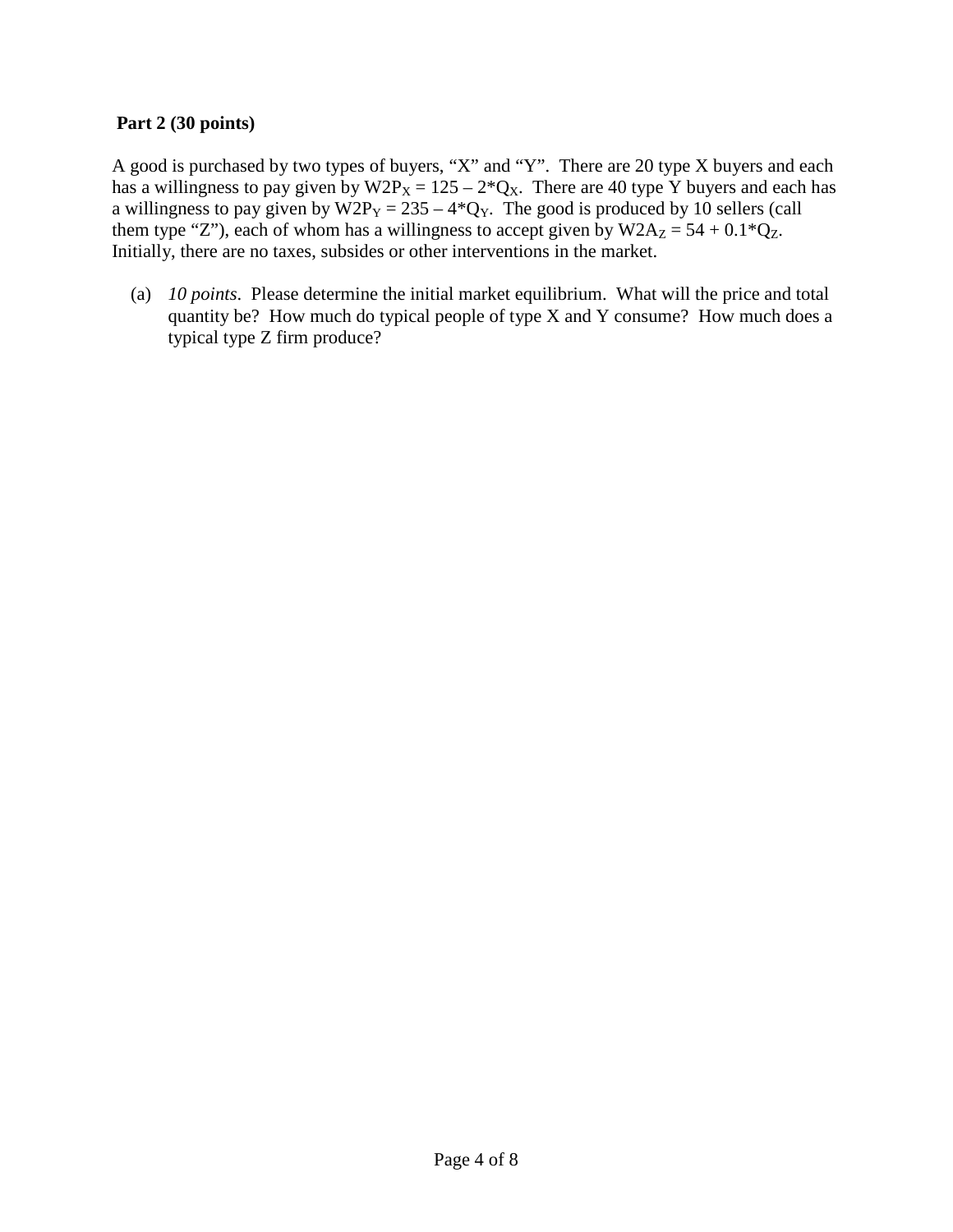# **Part 2, continued.**

 (b) *10 points.* Now suppose the government would like people to purchase more of the good and establishes a \$12 subsidy. Please calculate the new equilibrium. Find the price paid by buyers, the price received by sellers, the new total quantity, and the quantity consumed by a typical buyer of each type. Illustrate your results with an appropriate graph or graphs.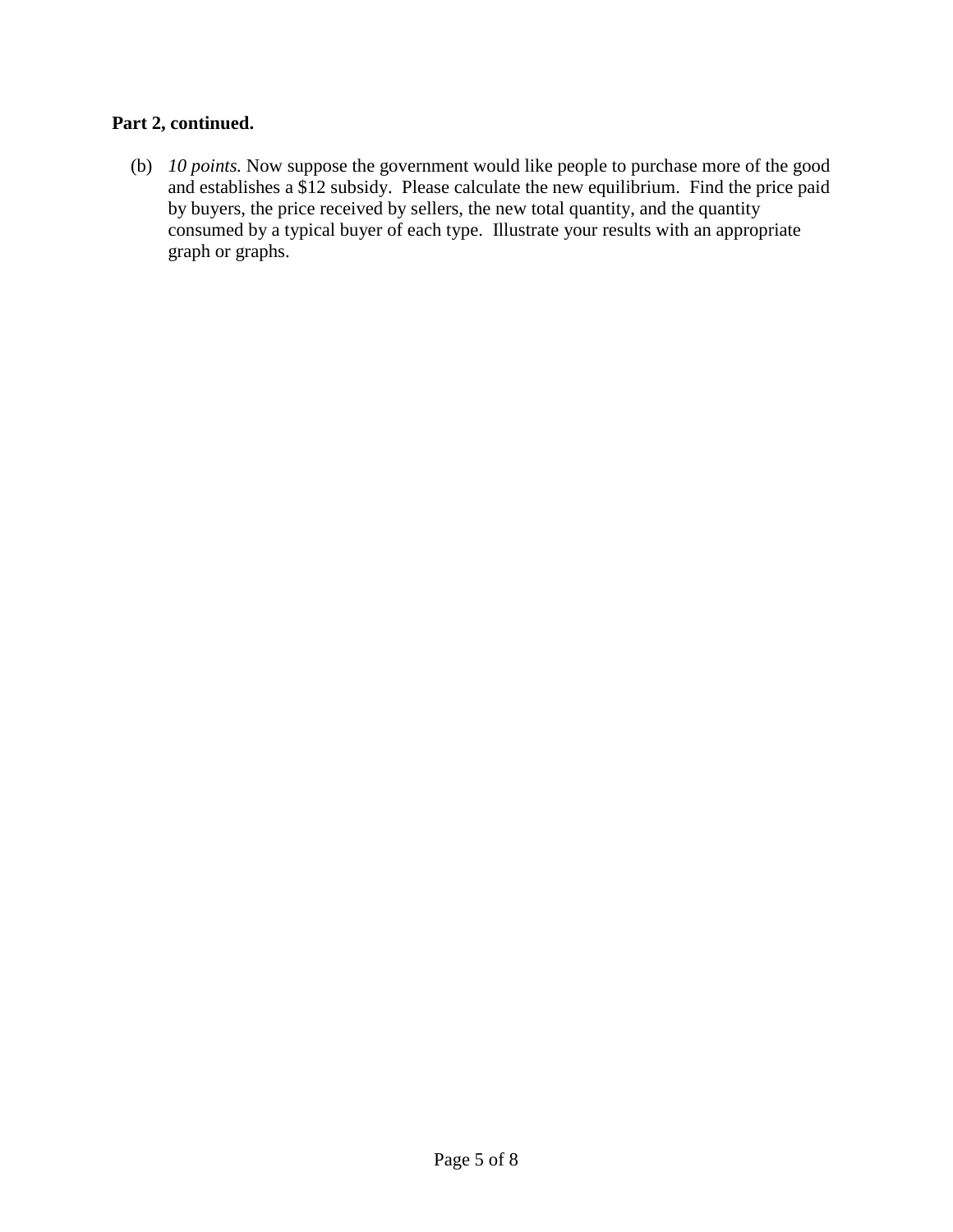# **Part 2, continued.**

 (c) *10 points.* Evaluate the effects of the subsidy on overall consumer and producer surplus. How much does the government have to spend on the subsidy? Is it efficient? If not, please determine the deadweight loss. In addition, make a table summarizing the effects of the policy on a person of each type (X, Y and Z). Be sure to include changes in the quantity produced or consumed, and any changes in the producer or consumer surplus the person receives.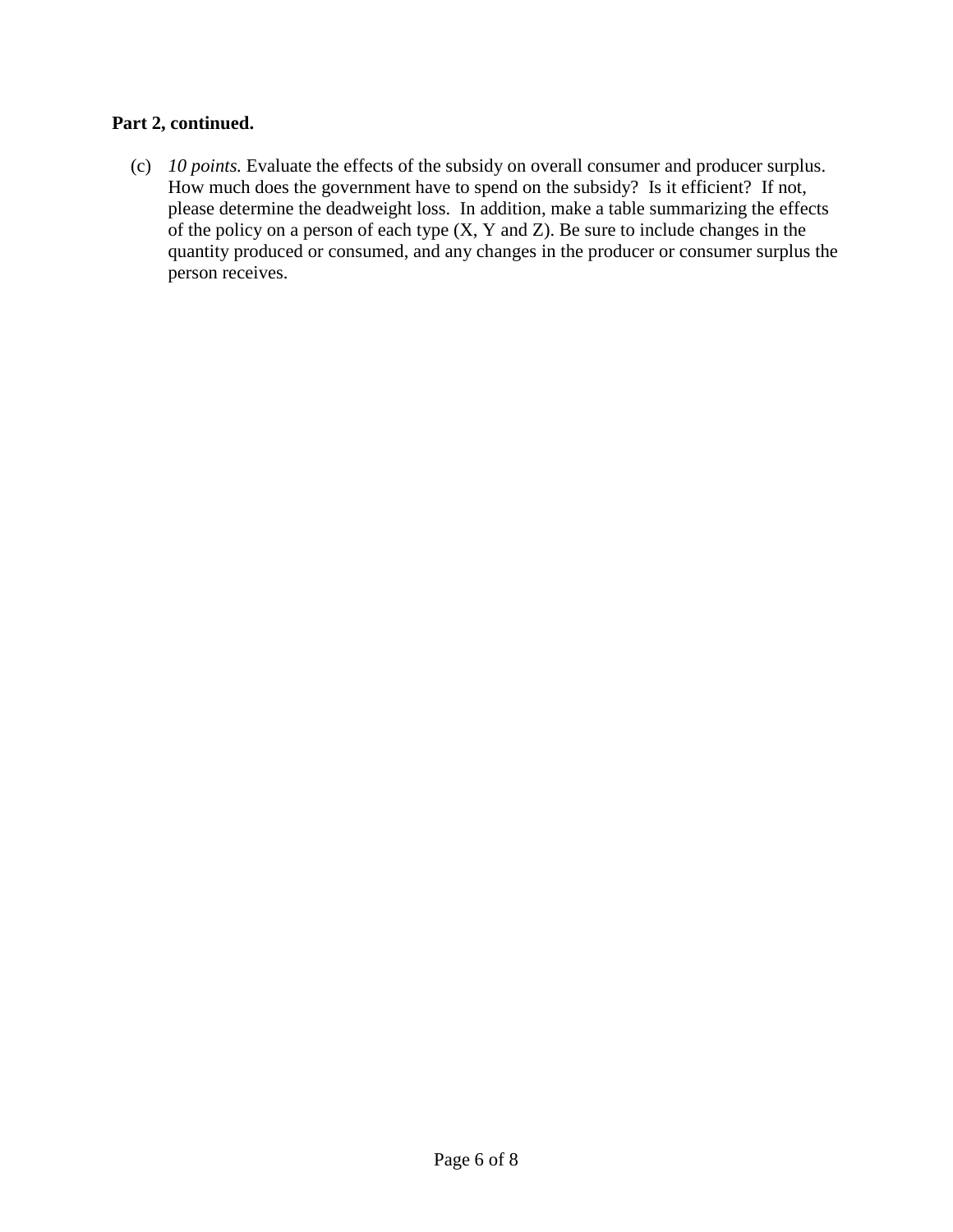# **Part 3 (10 points)**

Apartments in a city are supplied by two landlords, "A" and "B". Landlord A's supply is perfectly inelastic at 2000 apartments. Landlord B's supply is initially 2000 apartments as well but B's supply elasticity is 1.0. Apartments initially rent for \$2000 a month and the elasticity of demand is known to be -1.0.

Suppose the city government imposes a rent control ordinance limiting the maximum rent to \$1500. Please compute the effects of this policy on renters and each of the landlords. Be sure to calculate changes in quantities supplied or rented, changes in producer or consumer surplus, and deadweight loss, if any.